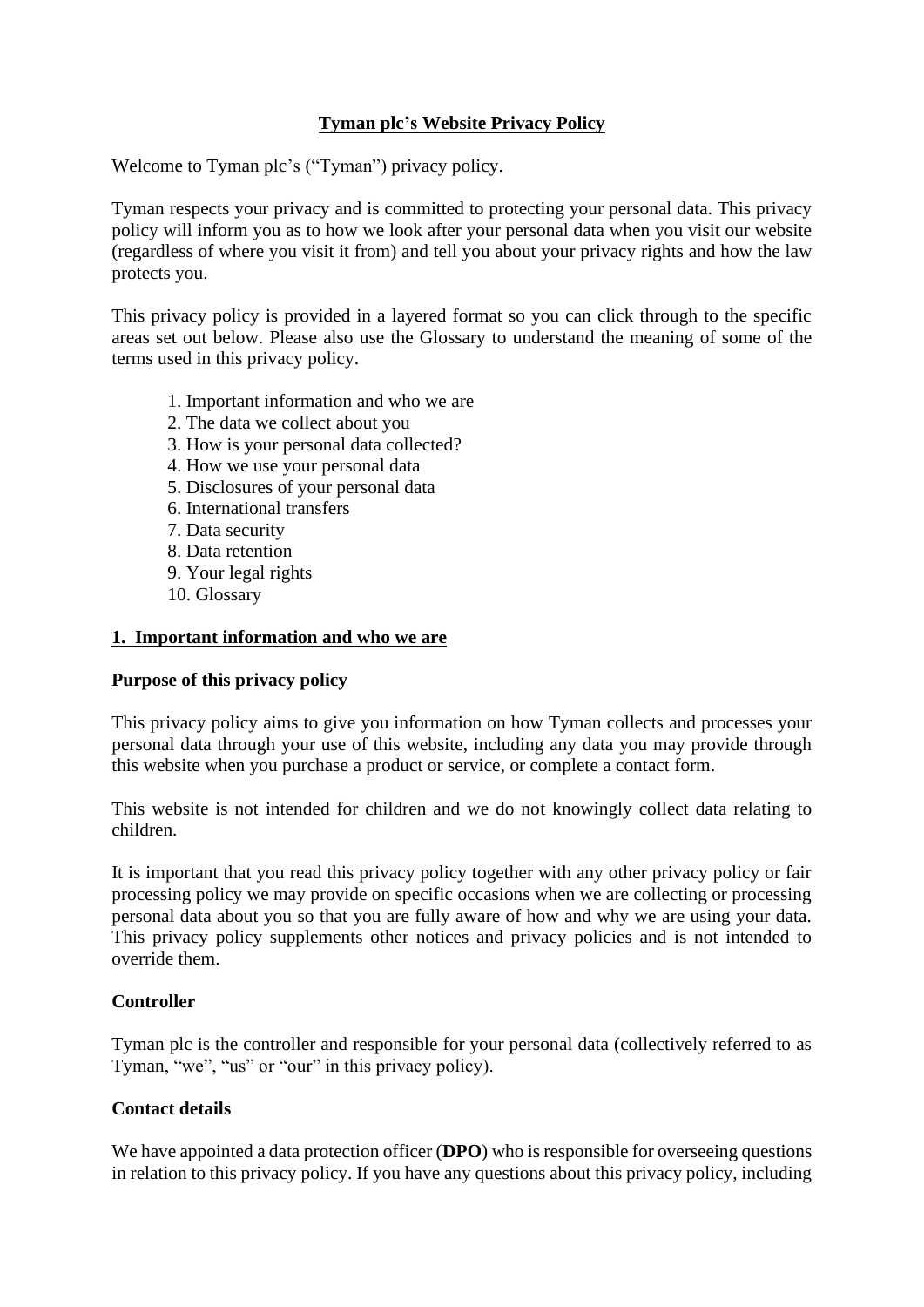any requests to exercise your legal rights, please contact the DPO using the details set out below.

If you have any questions about this privacy policy or our privacy practices, please contact our DPO in the following ways:

Full name of legal entity: Tyman plc Email address: cosec@tymanplc.com Postal address: Tyman plc; 29 Queen Anne's Gate, London, SW1H 9BU (addressed to Peter Ho) Telephone number: +44 (0) 20 8976 8000

You have the right to make a complaint at any time to the Information Commissioner's Office (ICO), the UK regulator for data protection issues (*[www.ico.org.uk](http://www.ico.org.uk/)*). We would, however, appreciate the chance to deal with your concerns before you approach the ICO so please contact us in the first instance.

## **Changes to the privacy policy and your duty to inform us of changes**

We keep our privacy policy under regular review. This version was last updated on 21 May 2021. Historic versions can be obtained by contacting us.

It is important that the personal data we hold about you is accurate and current. Please keep us informed if your personal data changes during your relationship with us.

#### **Third-party links**

This website may include links to third-party websites, plug-ins and applications. Clicking on those links or enabling those connections may allow third parties to collect or share data about you. We do not control these third-party websites and are not responsible for their privacy statements. When you leave our website, we encourage you to read the privacy policy of every website you visit.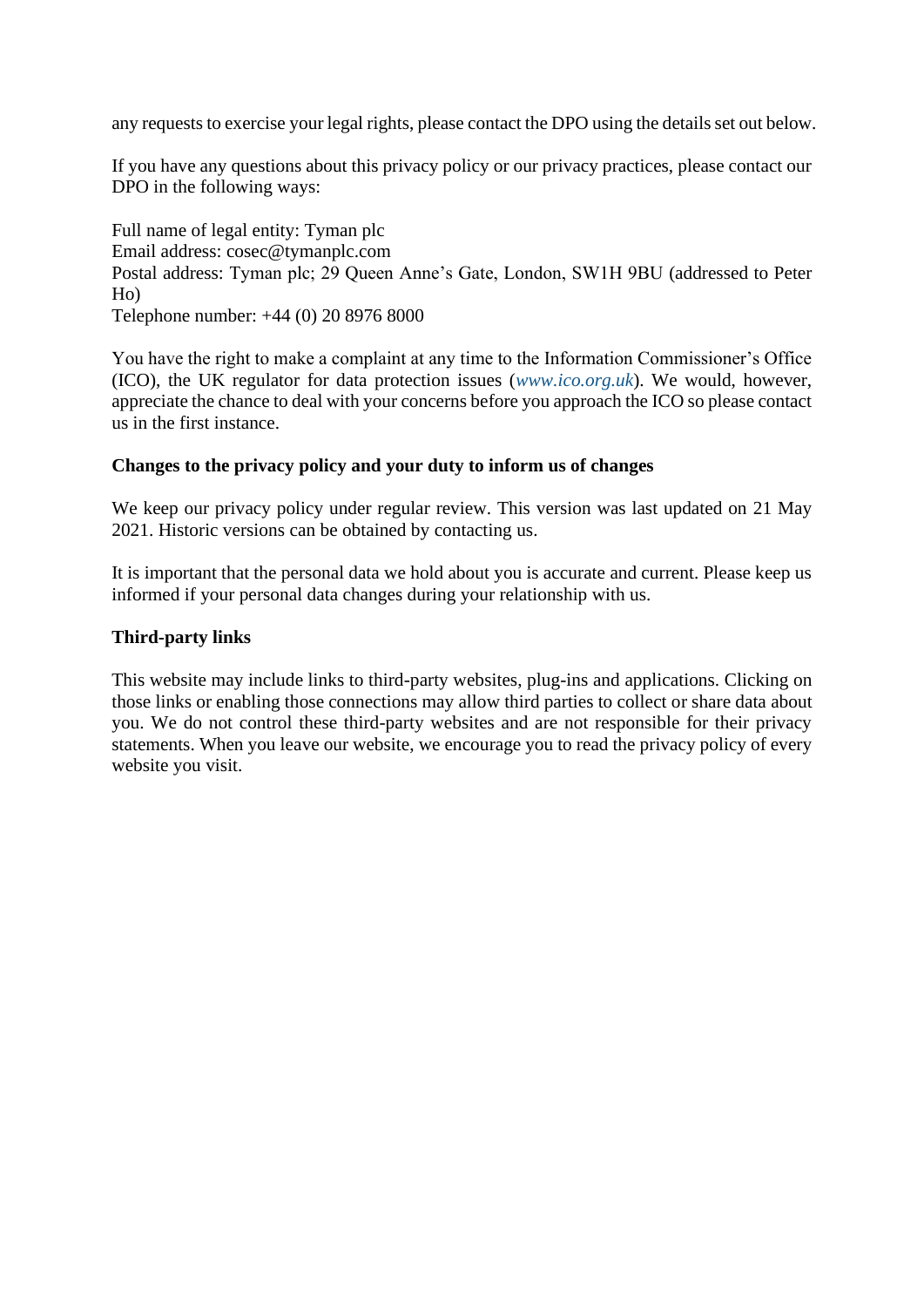# **2. The data we collect about you**

Personal data, or personal information, means any information about an individual from which that person can be identified. It does not include data where the identity has been removed (anonymous data).

We may collect, use, store and transfer different kinds of personal data about you which we have grouped together as follows:

- Identity Data includes first name, maiden name, last name, username or similar identifier, marital status, title, date of birth and gender.
- Contact Data includes email address and telephone numbers.
- Technical Data includes internet protocol (IP) address, your login data, browser type and version, time zone setting and location, browser plug-in types and versions, operating system and platform, and other technology on the devices you use to access this website.
- Profile Data includes your username and password, your interests, preferences, feedback and survey responses.
- Usage Data includes information about how you use our website, products and services.
- Marketing and Communications Data includes your preferences in receiving marketing from us and our third parties and your communication preferences.

We also collect, use and share Aggregated Data such as statistical or demographic data for any purpose. Aggregated Data could be derived from your personal data but is not considered personal data in law as this data will not directly or indirectly reveal your identity. For example, we may aggregate your Usage Data to calculate the percentage of users accessing a specific website feature. However, if we combine or connect Aggregated Data with your personal data so that it can directly or indirectly identify you, we treat the combined data as personal data which will be used in accordance with this privacy policy.

We do not collect any Special Categories of Personal Data about you (this includes details about your race or ethnicity, religious or philosophical beliefs, sex life, sexual orientation, political opinions, trade union membership, information about your health, and genetic and biometric data). Nor do we collect any information about criminal convictions and offences.

# **If you fail to provide personal data**

Where we need to collect personal data by law, or under the terms of a contract we have with you, and you fail to provide that data when requested, we may not be able to perform the contract we have or are trying to enter into with you (for example, to provide you with goods or services). In this case, we may have to cancel a product or service you have with us but we will notify you if this is the case at the time.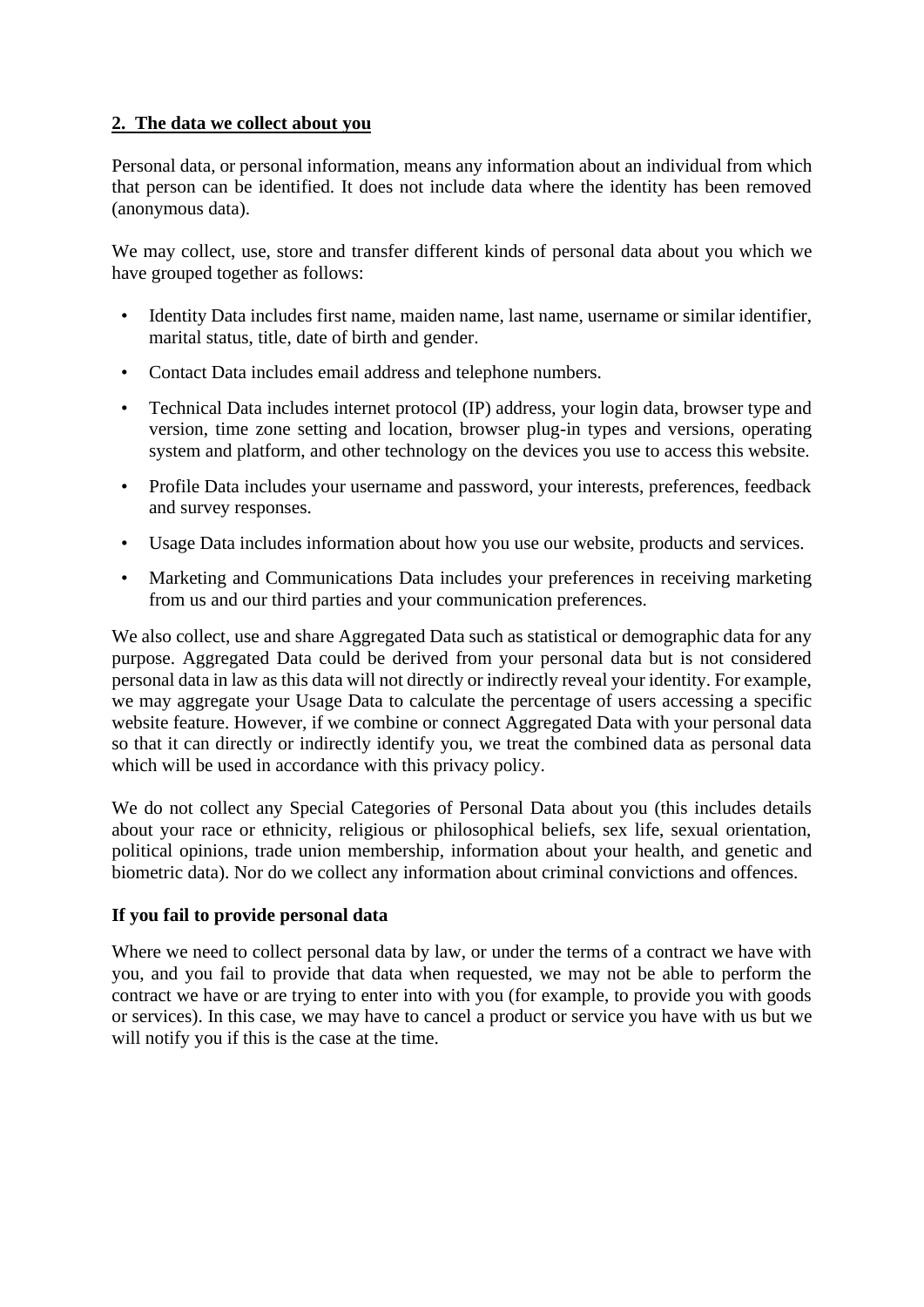# **3. How is your personal data collected?**

We use different methods to collect data from and about you including through:

- Direct interactions. You may give us your Identity or Contact by filling in forms or by corresponding with us by post, phone, email or otherwise. This includes personal data you provide when you:
	- create an account on our website;
	- subscribe to our service or publications;
	- request marketing to be sent to you; or
	- give us feedback or contact us.
- Automated technologies or interactions. As you interact with our website, we will automatically collect Technical Data about your equipment, browsing actions and patterns. We collect this personal data by using cookies, server logs and other similar technologies. Please see our cookie policy [\(https://www.tymanplc.com/cookie-declaration\)](https://www.tymanplc.com/cookie-declaration) for further details.
- Third parties or publicly available sources. We might receive personal data about you from various third parties and public sources as set out below:

Technical Data from the following parties:

- (a) analytics providers such as Google based outside the UK, and
- (c) search information providers inside or outside the UK.
- Contact, Financial and Transaction Data from providers of technical, payment and delivery services based inside the UK.
- Identity and Contact Data from data brokers or aggregators based inside the EU.
- Identity and Contact Data from publicly available sources such as Companies House and the Electoral Register based inside the UK.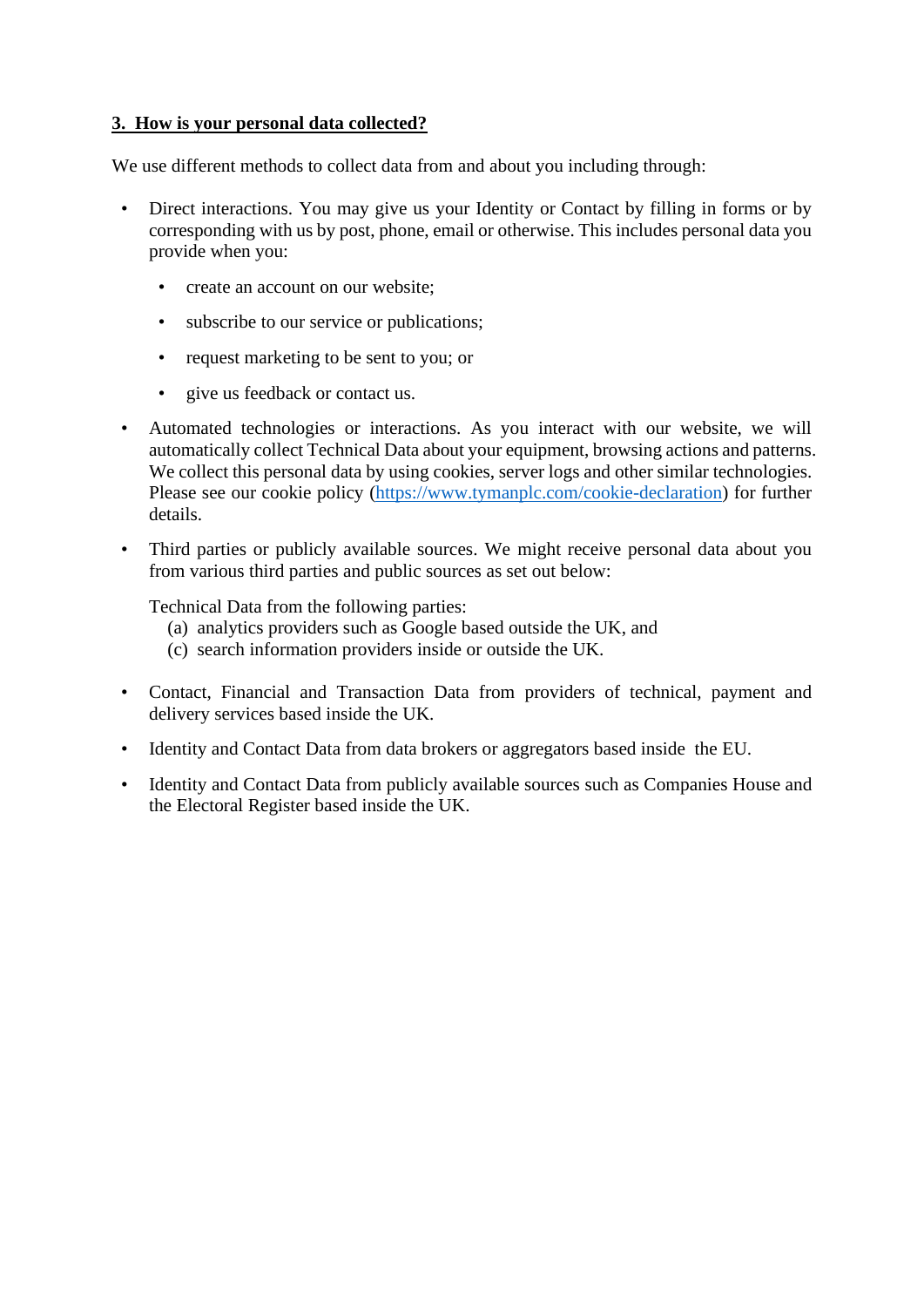## **4. How we use your personal data**

We will only use your personal data when the law allows us to. Most commonly, we will use your personal data in the following circumstances:

- Where it is necessary for our legitimate interests (or those of a third party) and your interests and fundamental rights do not override those interests.
- Where we need to comply with a legal obligation.

Generally, we do not rely on consent as a legal basis for processing your personal data although we will get your consent before sending third party direct marketing communications to you via email or text message. You have the right to withdraw consent to marketing at any time by contacting us.

# **Purposes for which we will use your personal data**

We have set out below, in a table format, a description of all the ways we plan to use your personal data, and which of the legal bases we rely on to do so. We have also identified what our legitimate interests are where appropriate.

Note that we may process your personal data for more than one lawful ground depending on the specific purpose for which we are using your data. Please contact us if you need details about the specific legal ground we are relying on to process your personal data where more than one ground has been set out in the table below.

| Purpose/Activity                                                                                                                                                                           | Type of data                                                                      | Lawful basis for processing<br>including basis of legitimate<br>interest                                                                                                                                                                     |
|--------------------------------------------------------------------------------------------------------------------------------------------------------------------------------------------|-----------------------------------------------------------------------------------|----------------------------------------------------------------------------------------------------------------------------------------------------------------------------------------------------------------------------------------------|
| To manage our relationship<br>with you which will include:<br>(a) Notifying you about<br>changes to our terms or<br>privacy policy<br>(b) Asking you to leave a<br>review or take a survey | (a) Identity<br>(b) Contact<br>(c) Profile<br>(d) Marketing and<br>Communications | (a) Performance of a contract<br>with you<br>(b) Necessary to comply with a<br>legal obligation<br>(c) Necessary for our<br>legitimate interests (to keep our<br>records updated and to study<br>how customers use our<br>products/services) |
| To administer and protect our $(a)$ Identity<br>business and this website<br>(including troubleshooting,<br>data analysis, testing, system<br>maintenance, support,                        | (b) Contact<br>(c) Technical                                                      | (a) Necessary for our<br>legitimate interests (for running<br>our business, provision of<br>administration and IT services,<br>network security, to prevent                                                                                  |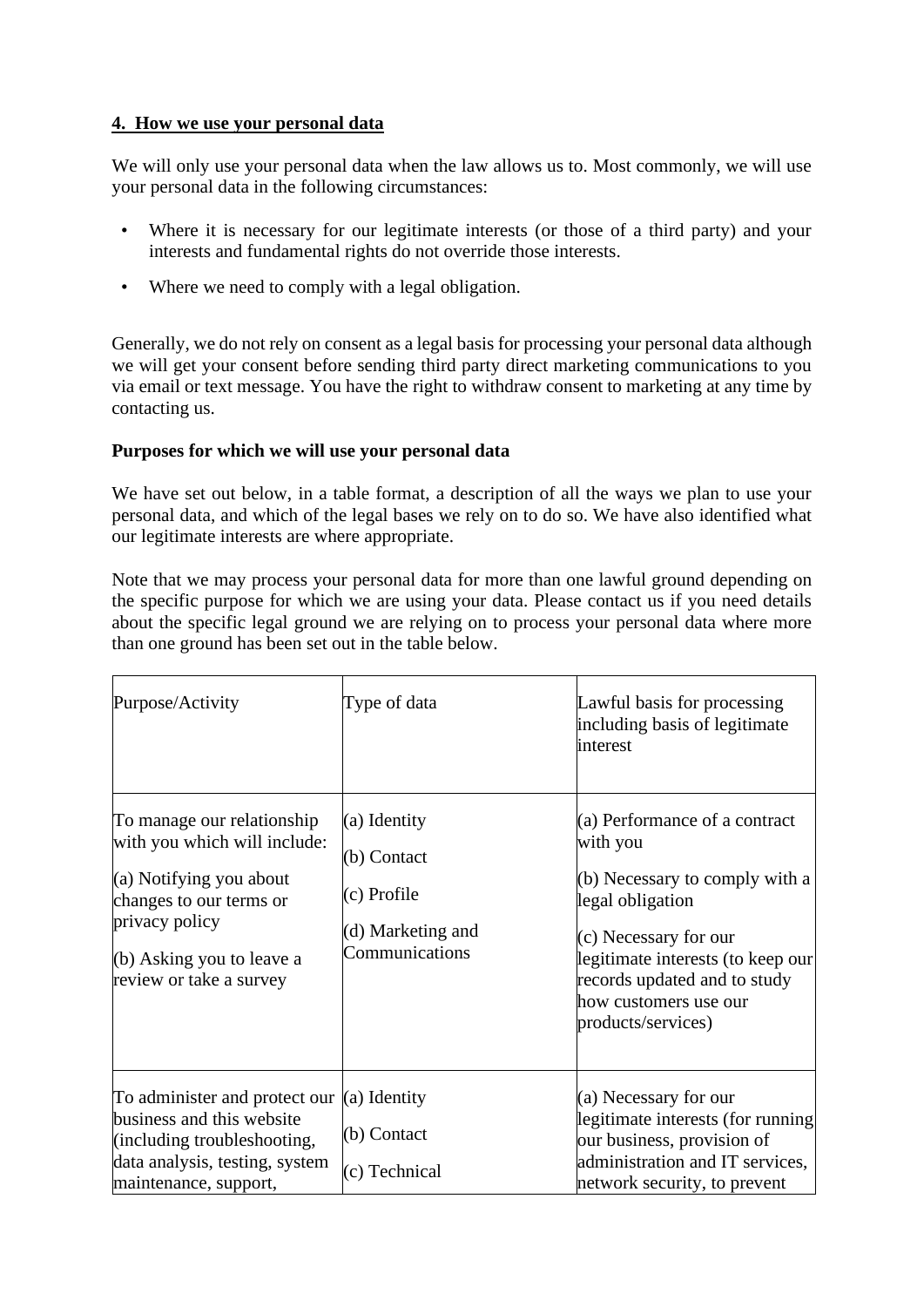| reporting and hosting of data)                                                                                                                              |                                                                                                                 | fraud and in the context of a<br>business reorganisation or<br>group restructuring exercise)<br>(b) Necessary to comply with a<br>legal obligation                                                                            |
|-------------------------------------------------------------------------------------------------------------------------------------------------------------|-----------------------------------------------------------------------------------------------------------------|-------------------------------------------------------------------------------------------------------------------------------------------------------------------------------------------------------------------------------|
| To deliver relevant website<br>content and advertisements to<br>you and measure or<br>understand the effectiveness<br>of the advertising we serve to<br>you | (a) Identity<br>(b) Contact<br>(c) Profile<br>(d) Usage<br>(e) Marketing and<br>Communications<br>(f) Technical | Necessary for our legitimate<br>interests (to study how<br>customers use our<br>products/services, to develop<br>them, to grow our business and<br>to inform our marketing<br>strategy)                                       |
| To use data analytics to<br>improve our website,<br>products/services, marketing,<br>customer relationships and<br>experiences                              | (a) Technical<br>(b) Usage                                                                                      | Necessary for our legitimate<br>interests (to define types of<br>customers for our products and<br>services, to keep our website<br>updated and relevant, to<br>develop our business and to<br>inform our marketing strategy) |
| To make suggestions and<br>recommendations to you<br>about goods or services that<br>may be of interest to you                                              | (a) Identity<br>(b) Contact<br>(c) Technical<br>(d) Usage<br>(e) Profile<br>(f) Marketing and<br>Communications | Necessary for our legitimate<br>interests (to develop our<br>products/services and grow our<br>business)                                                                                                                      |

# **Marketing**

We strive to provide you with choices regarding certain personal data uses, particularly around marketing and advertising.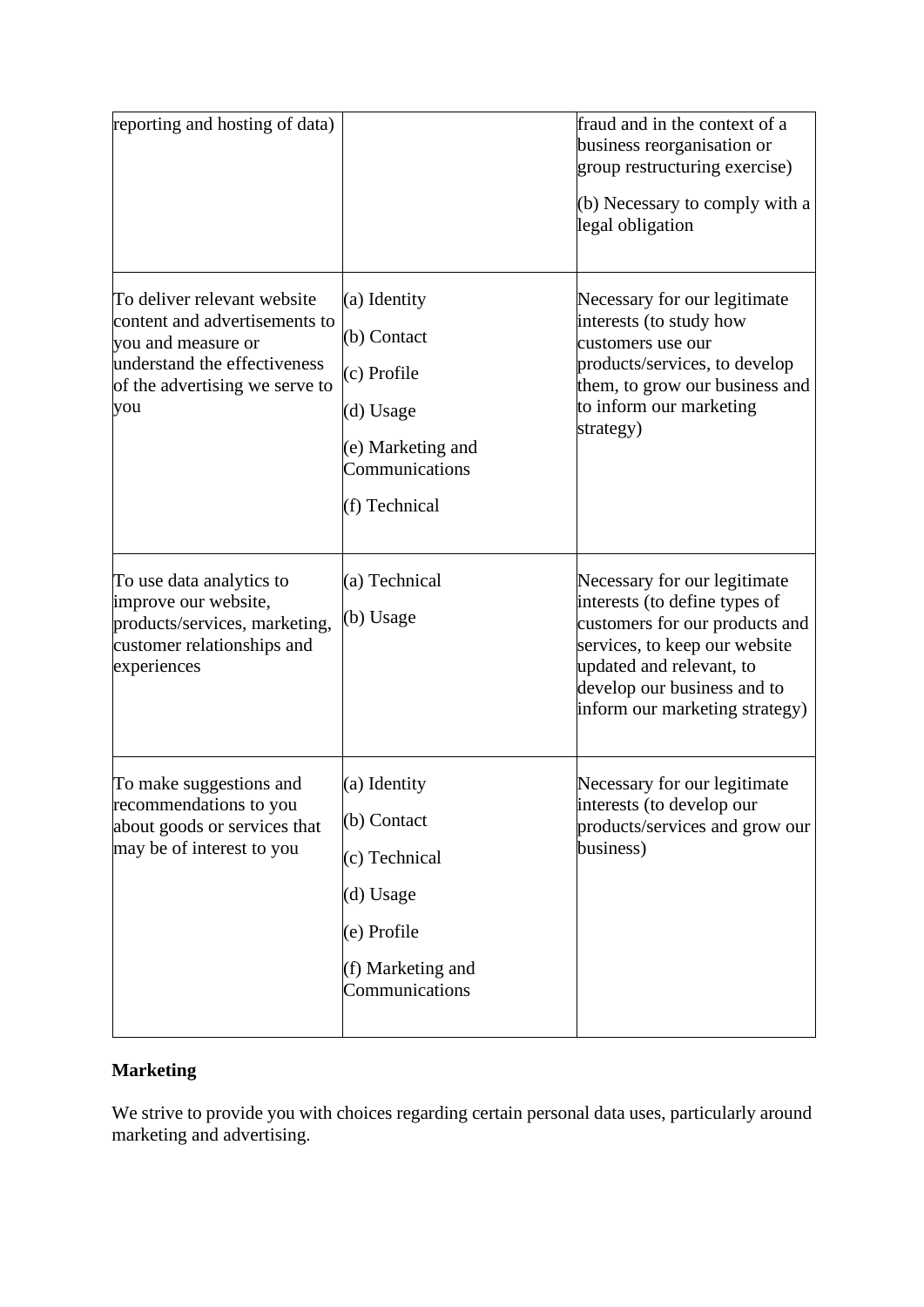# **Third-party marketing**

We will get your express opt-in consent before we share your personal data with any third party for marketing purposes.

# **Opting out**

You can ask us or third parties to stop sending you marketing messages at any time by contacting us at any time.

Where you opt out of receiving these marketing messages, this will not apply to personal data provided to us as a result of a product/service purchase, warranty registration, product/service experience or other transactions.

## **Cookies**

You can set your browser to refuse all or some browser cookies, or to alert you when websites set or access cookies. If you disable or refuse cookies, please note that some parts of this website may become inaccessible or not function properly. For more information about the cookies we use, please see https://www.tymanplc.com/cookie-declaration.

## **Change of purpose**

We will only use your personal data for the purposes for which we collected it, unless we reasonably consider that we need to use it for another reason and that reason is compatible with the original purpose. If you wish to get an explanation as to how the processing for the new purpose is compatible with the original purpose, please contact us.

If we need to use your personal data for an unrelated purpose, we will notify you and we will explain the legal basis which allows us to do so.

Please note that we may process your personal data without your knowledge or consent, in compliance with the above rules, where this is required or permitted by law.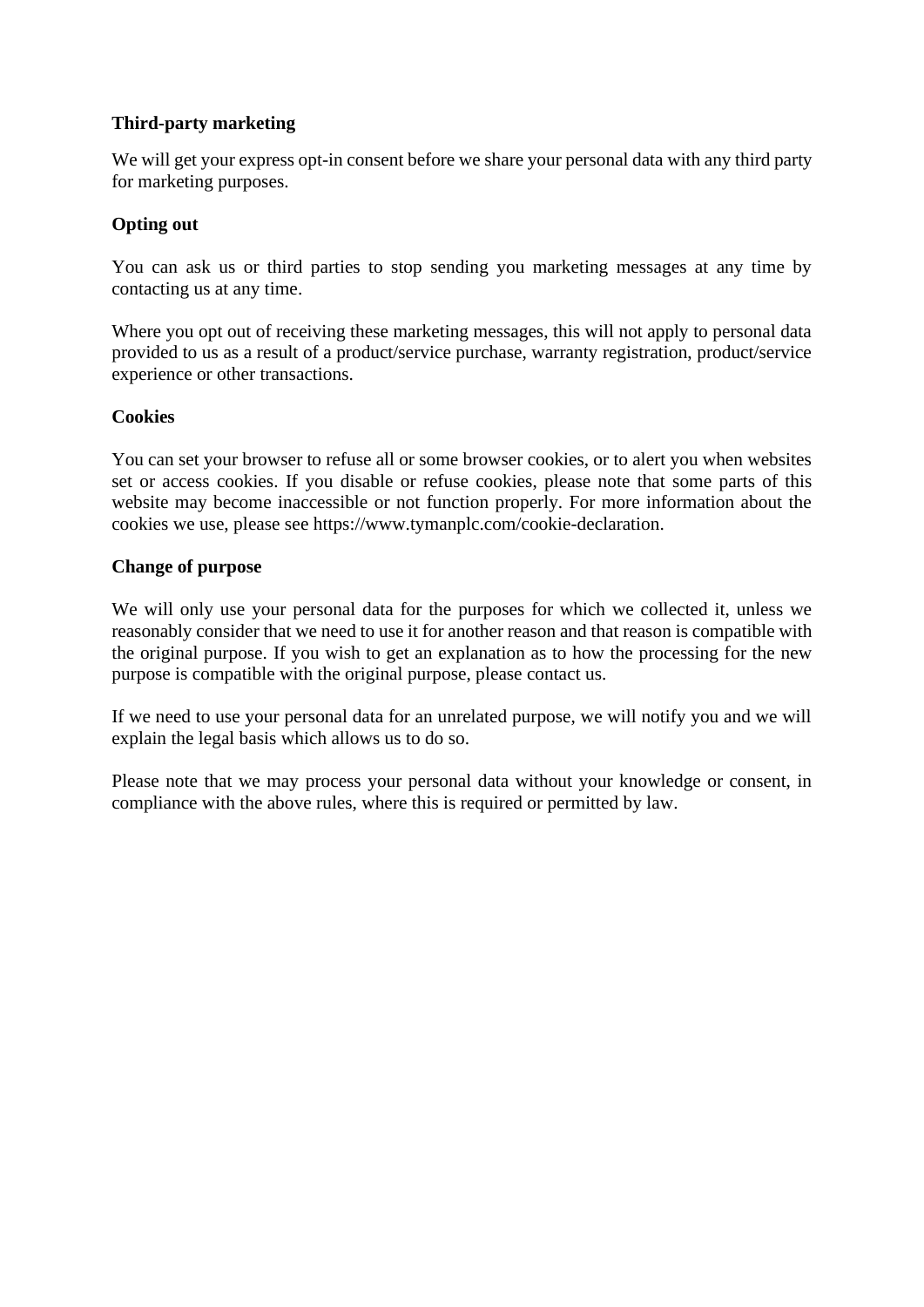## **5. Disclosures of your personal data**

We may share your personal data with the parties set out below for the purposes set out in the table above.

- Internal Third Parties as set out in the Glossary.
- External Third Parties as set out in the Glossary.
- Third parties to whom we may choose to sell, transfer or merge parts of our business or our assets. Alternatively, we may seek to acquire other businesses or merge with them. If a change happens to our business, then the new owners may use your personal data in the same way as set out in this privacy policy.

We require all third parties to respect the security of your personal data and to treat it in accordance with the law. We do not allow our third-party service providers to use your personal data for their own purposes and only permit them to process your personal data for specified purposes and in accordance with our instructions.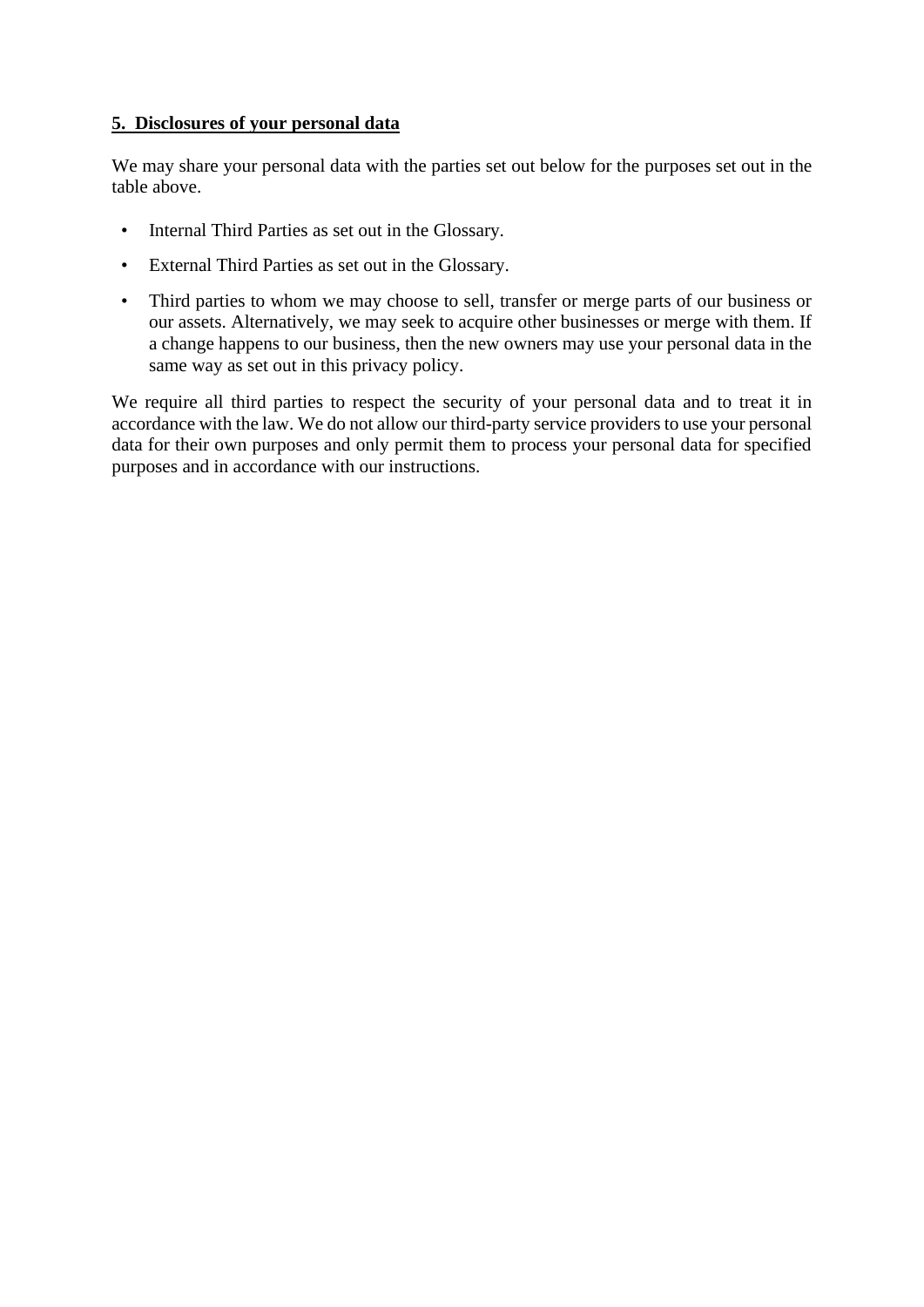# **6. International transfers**

We share your personal data within the Tyman Group. This will involve transferring your data outside the UK.

Whenever we transfer your personal data out of the UK, we ensure a similar degree of protection is afforded to it by ensuring at least one of the following safeguards is implemented:

- We will only transfer your personal data to countries that have been deemed to provide an adequate level of protection for personal data.
- Where we use certain service providers, we may use specific contracts approved for use in the UK which give personal data the same protection it has in the UK.

Please contact us if you want further information on the specific mechanism used by us when transferring your personal data out of the UK.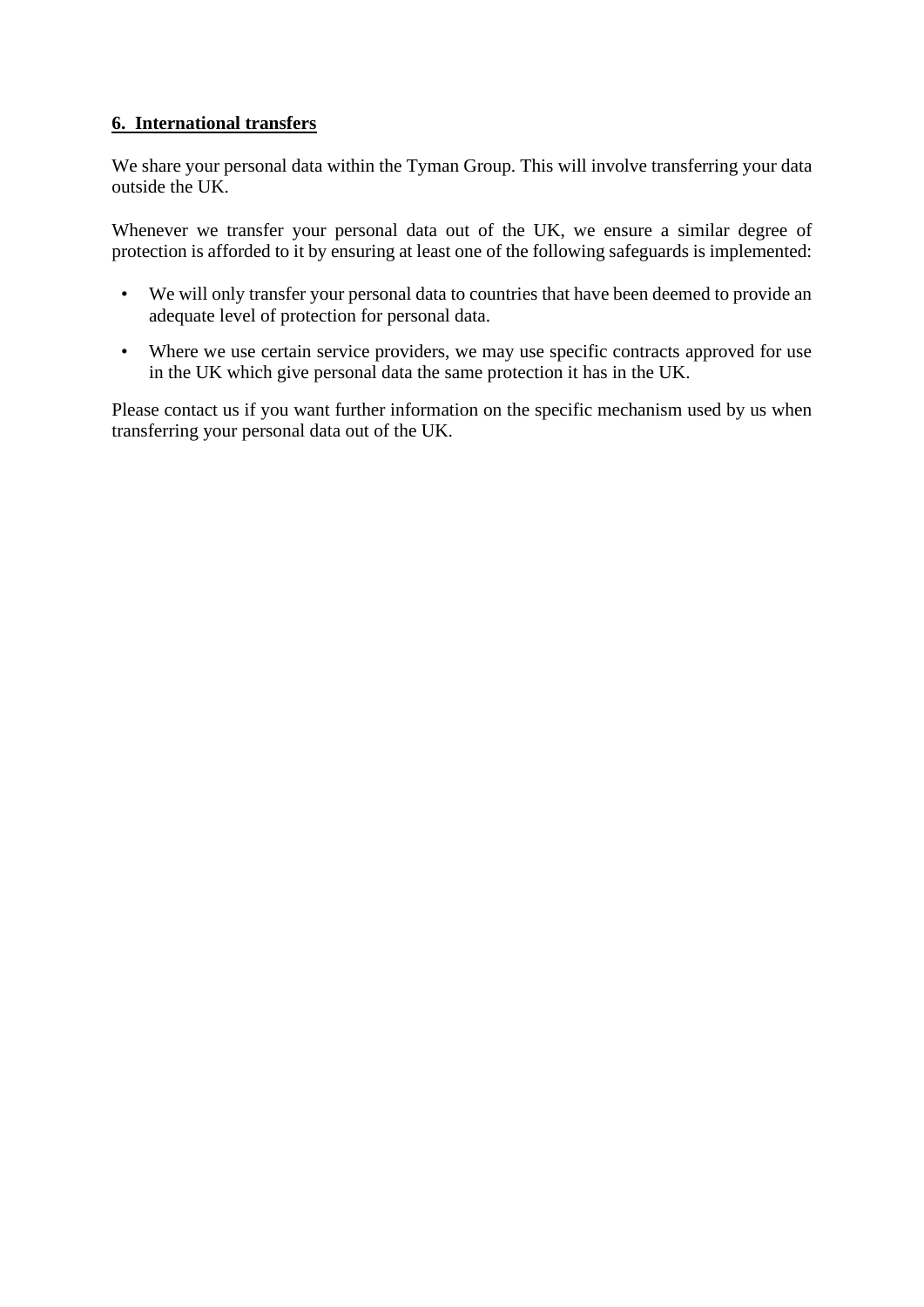# **7. Data security**

We have put in place appropriate security measures to prevent your personal data from being accidentally lost, used or accessed in an unauthorised way, altered or disclosed. In addition, we limit access to your personal data to those employees, agents, contractors and other third parties who have a business need to know. They will only process your personal data on our instructions and they are subject to a duty of confidentiality.

We have put in place procedures to deal with any suspected personal data breach and will notify you and any applicable regulator of a breach where we are legally required to do so.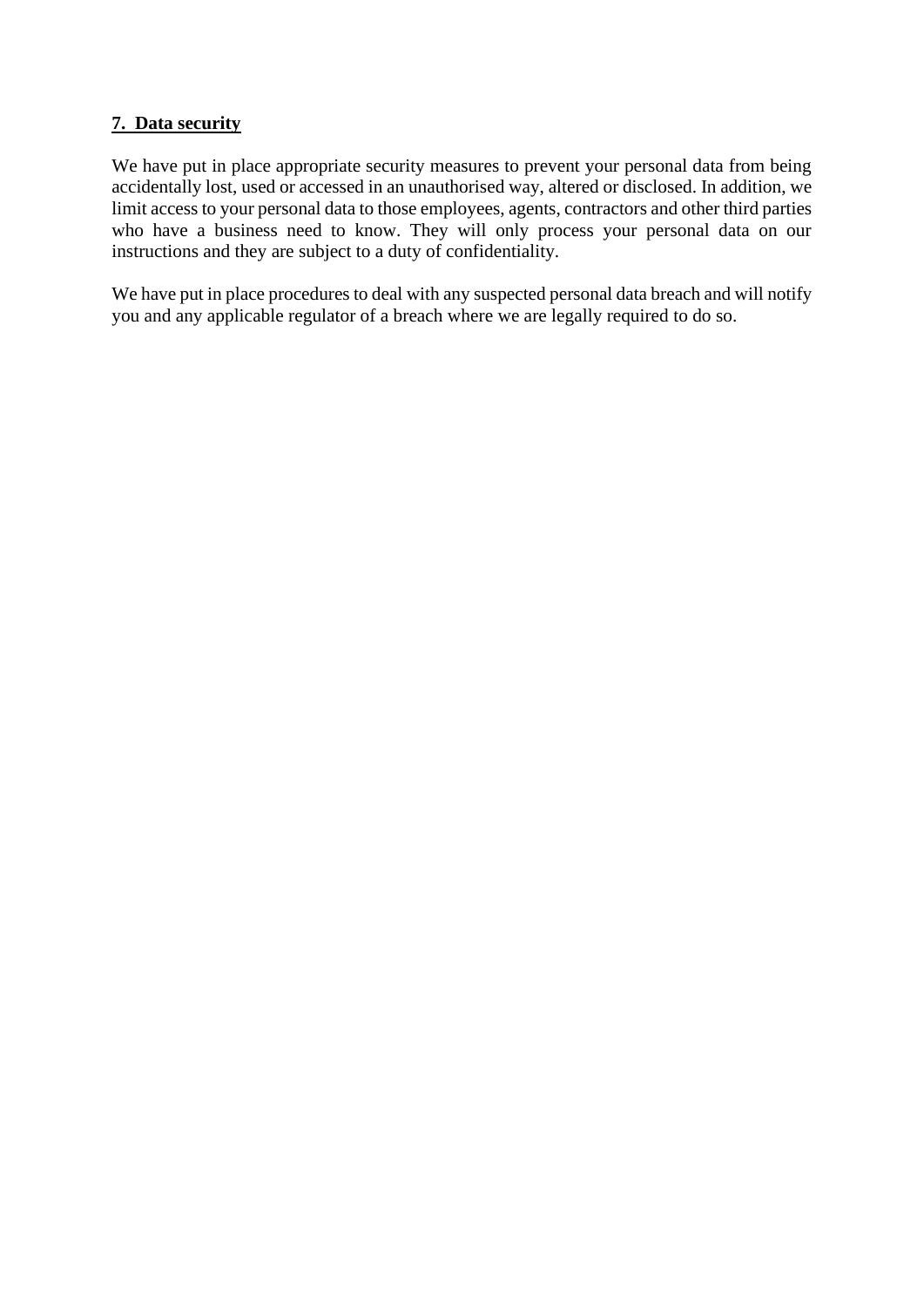### **8. Data retention**

#### **How long will you use my personal data for?**

We will only retain your personal data for as long as reasonably necessary to fulfil the purposes we collected it for, including for the purposes of satisfying any legal, regulatory, tax, accounting or reporting requirements. We may retain your personal data for a longer period in the event of a complaint or if we reasonably believe there is a prospect of litigation in respect to our relationship with you.

To determine the appropriate retention period for personal data, we consider the amount, nature and sensitivity of the personal data, the potential risk of harm from unauthorised use or disclosure of your personal data, the purposes for which we process your personal data and whether we can achieve those purposes through other means, and the applicable legal, regulatory, tax, accounting or other requirements.

Details of retention periods for different aspects of your personal data are available in our retention policy which you can request from us by contacting us.

In some circumstances you can ask us to delete your data: see *your legal rights* below for further information.

In some circumstances we will anonymise your personal data (so that it can no longer be associated with you) for research or statistical purposes, in which case we may use this information indefinitely without further notice to you.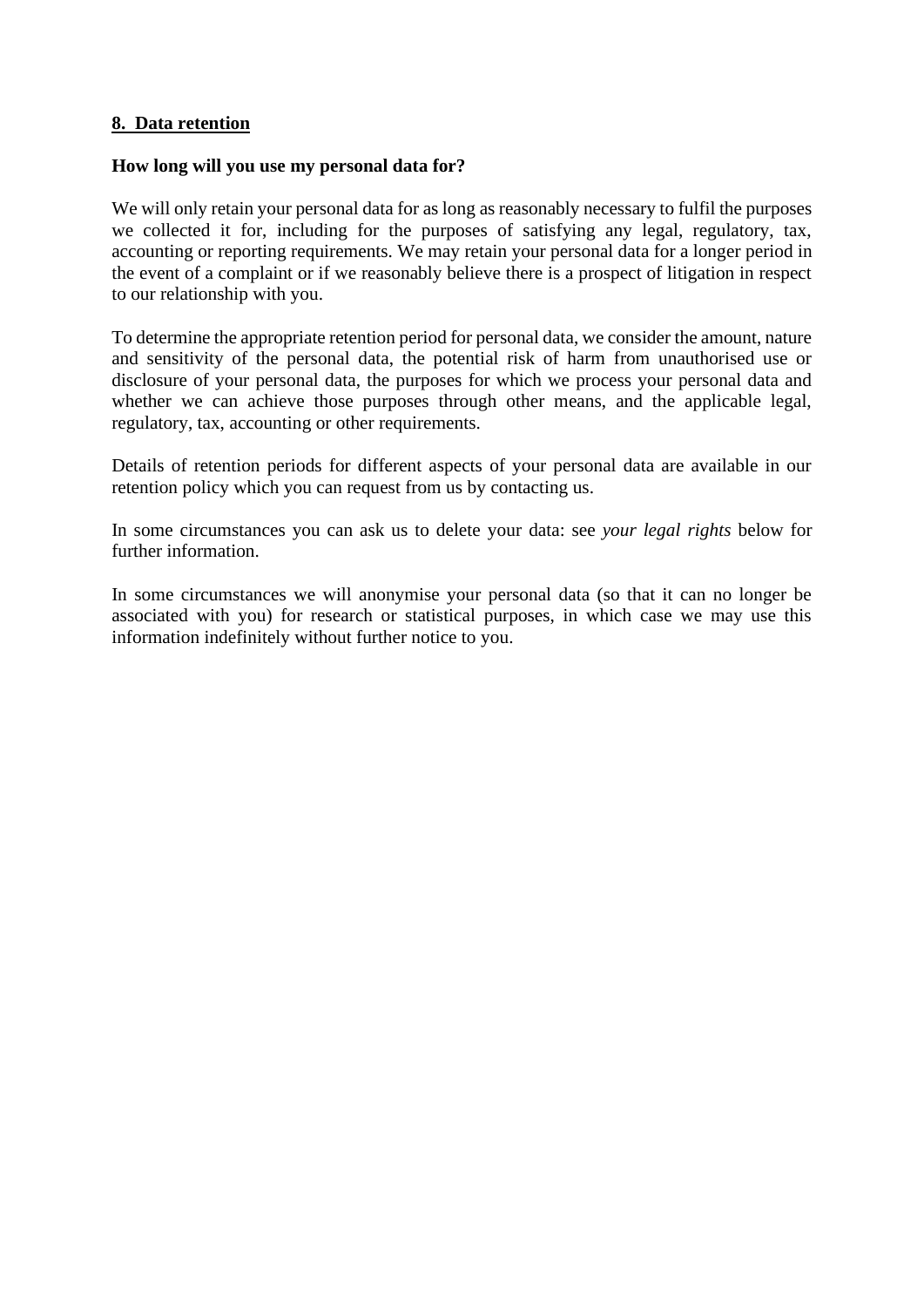# **9. Your legal rights**

Under certain circumstances, you have rights under data protection laws in relation to your personal data.

- *Request access to your personal data*.
- *Request correction of your personal data*.
- *Request erasure of your personal data*.
- *Object to processing of your personal data*.
- *Request restriction of processing your personal data*.
- *Request transfer of your personal data*.
- *Right to withdraw consent*.

If you wish to exercise any of the rights set out above, please contact us.

## **No fee usually required**

You will not have to pay a fee to access your personal data (or to exercise any of the other rights). However, we may charge a reasonable fee if your request is clearly unfounded, repetitive or excessive. Alternatively, we could refuse to comply with your request in these circumstances.

#### **What we may need from you**

We may need to request specific information from you to help us confirm your identity and ensure your right to access your personal data (or to exercise any of your other rights). This is a security measure to ensure that personal data is not disclosed to any person who has no right to receive it. We may also contact you to ask you for further information in relation to your request to speed up our response.

#### **Time limit to respond**

We try to respond to all legitimate requests within one month. Occasionally it could take us longer than a month if your request is particularly complex or you have made a number of requests. In this case, we will notify you and keep you updated.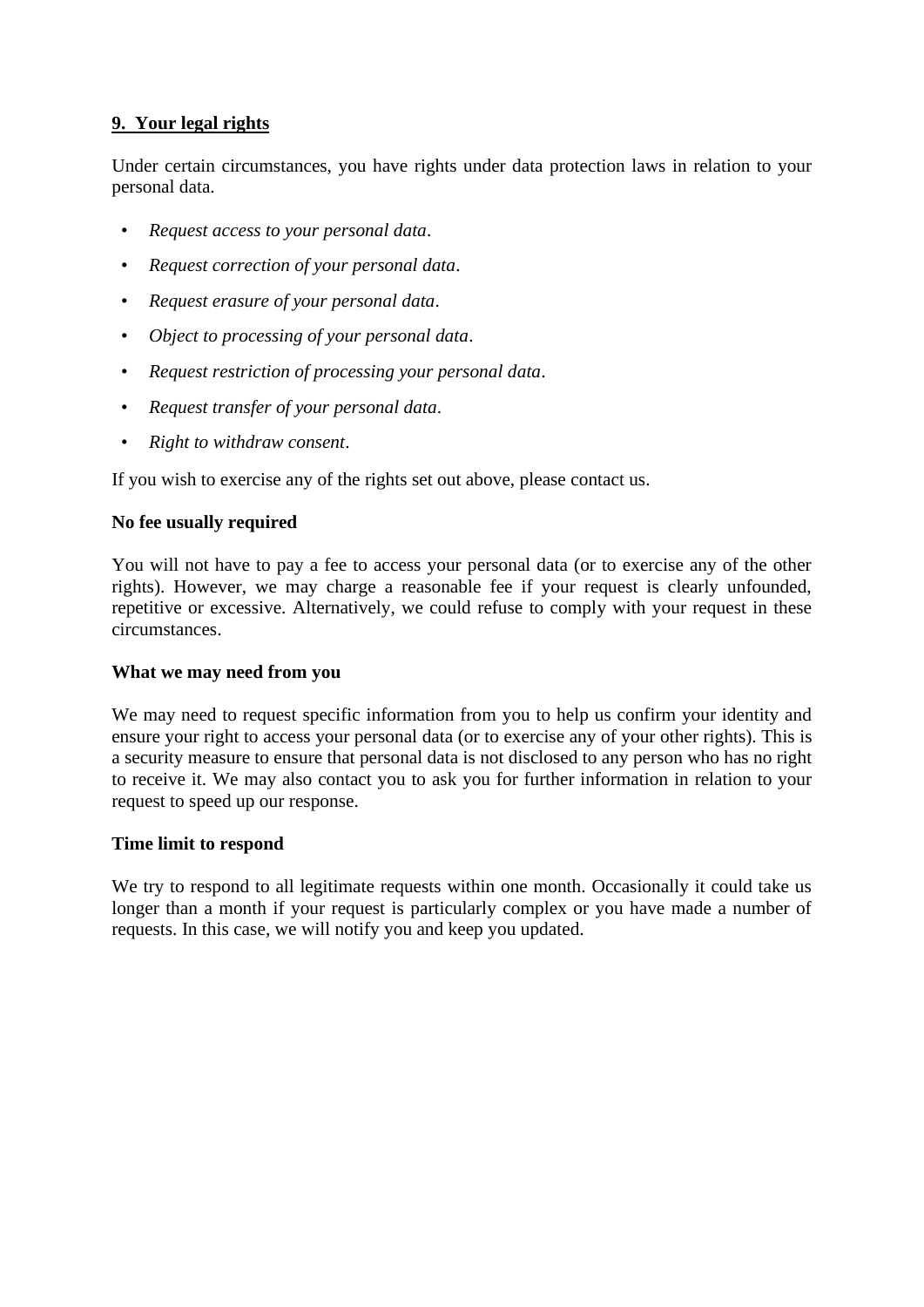## **10. Glossary**

## **Lawful basis**

Legitimate Interest means the interest of our business in conducting and managing our business to enable us to give you the best service/product and the best and most secure experience. We make sure we consider and balance any potential impact on you (both positive and negative) and your rights before we process your personal data for our legitimate interests. We do not use your personal data for activities where our interests are overridden by the impact on you (unless we have your consent or are otherwise required or permitted to by law). You can obtain further information about how we assess our legitimate interests against any potential impact on you in respect of specific activities by contacting us.

Comply with a legal obligation means processing your personal data where it is necessary for compliance with a legal obligation that we are subject to.

# **Third parties**

#### Internal third parties

Other companies in the Tyman Group acting as processors and who are based outside of the UK and provide IT and system administration services and undertake leadership reporting.

## External third parties

- Service providers acting as processors based outside of the UK who provide IT and system administration services.
- Professional advisers acting as processors including lawyers, bankers, auditors and insurers based outside of the UK who provide consultancy, banking, legal, insurance and accounting services.
- HM Revenue & Customs, regulators and other authorities acting as processors based in the United Kingdom who require reporting of processing activities in certain circumstances.
- We may share limited personal data to a prospective seller or buyer of any of our businesses or assets.
- Personal data will be one of the assets transferred if the Group or substantially all of our assets are acquired by a third party.
- If we are under a duty to disclose or share your personal data in order to comply with any legal obligation, or in order to protect the rights, property, or safety of the Tyman Group, our customers, or others. This includes the exchange of data with other companies and organisations for the purposes of fraud protection and credit risk reduction.

#### **Your legal rights**

You have the right to:

• Request access to your personal data (commonly known as a "data subject access")